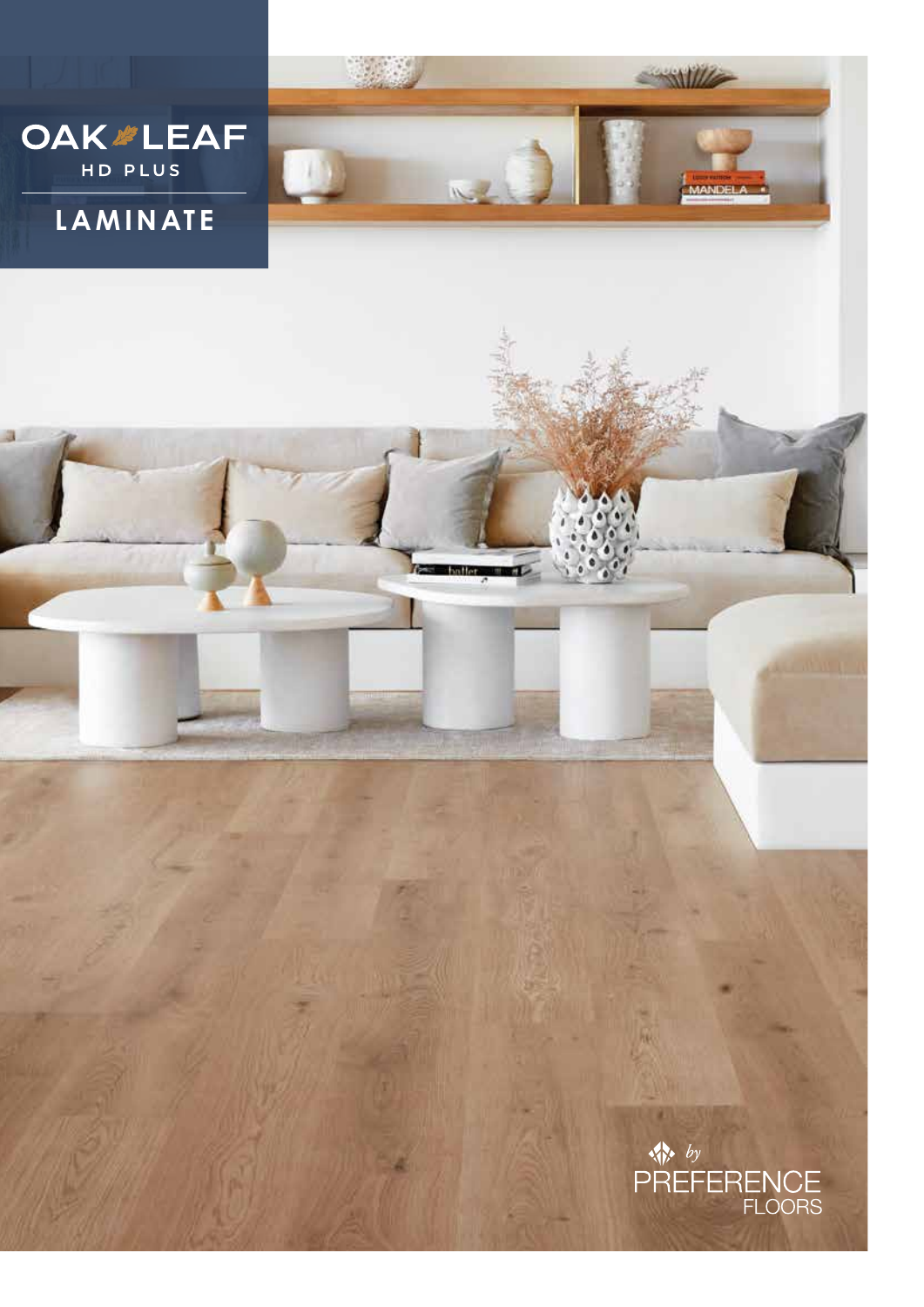## **High Definition Realism**

OAKLEAF HD PLUS laminate delivers amazing realism with décor visuals so natural you would think you were looking at an actual timber plank. Using High Definition (HD) technology we have curated a stunning range of popular Australian Timber, European Oak & American Hickory décors.

# **Unique Pattern Repeats**

High Definition (HD) digital imaging was used across a random sampling of natural timber planks to create 30 pattern repeats. Approximately 5 times as many repeats as a standard laminate plank. Installation size & plank blending will determine extent of variation.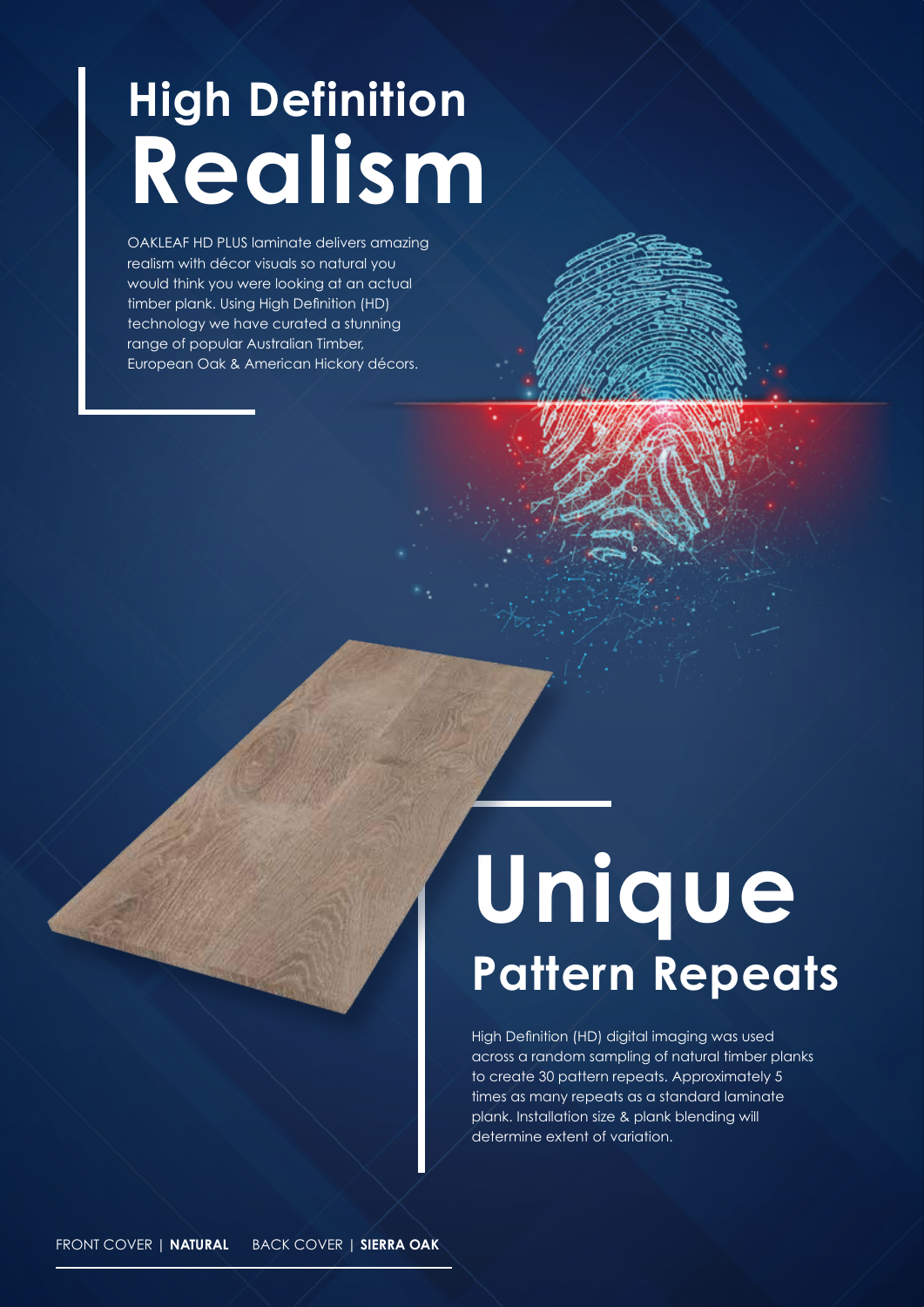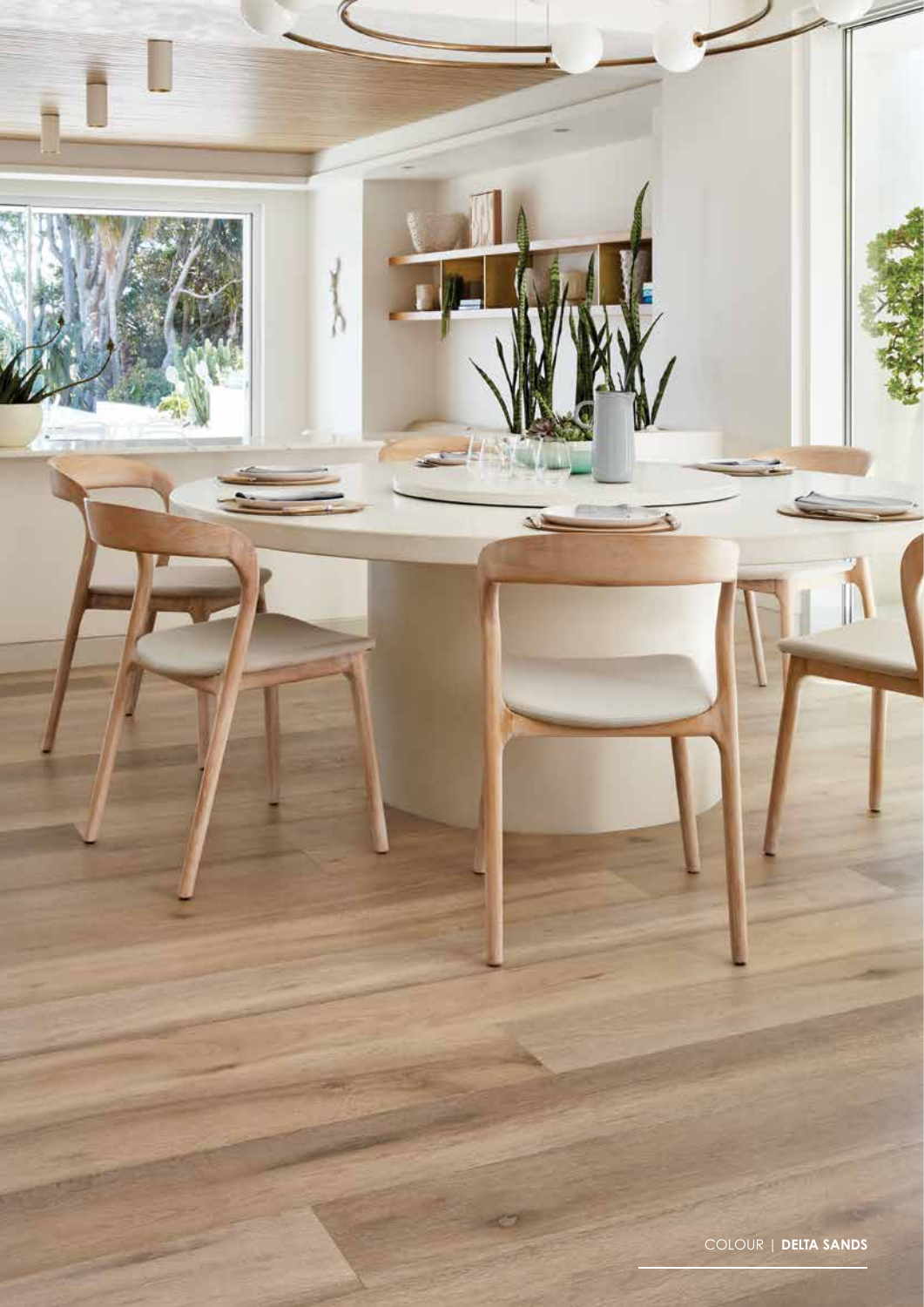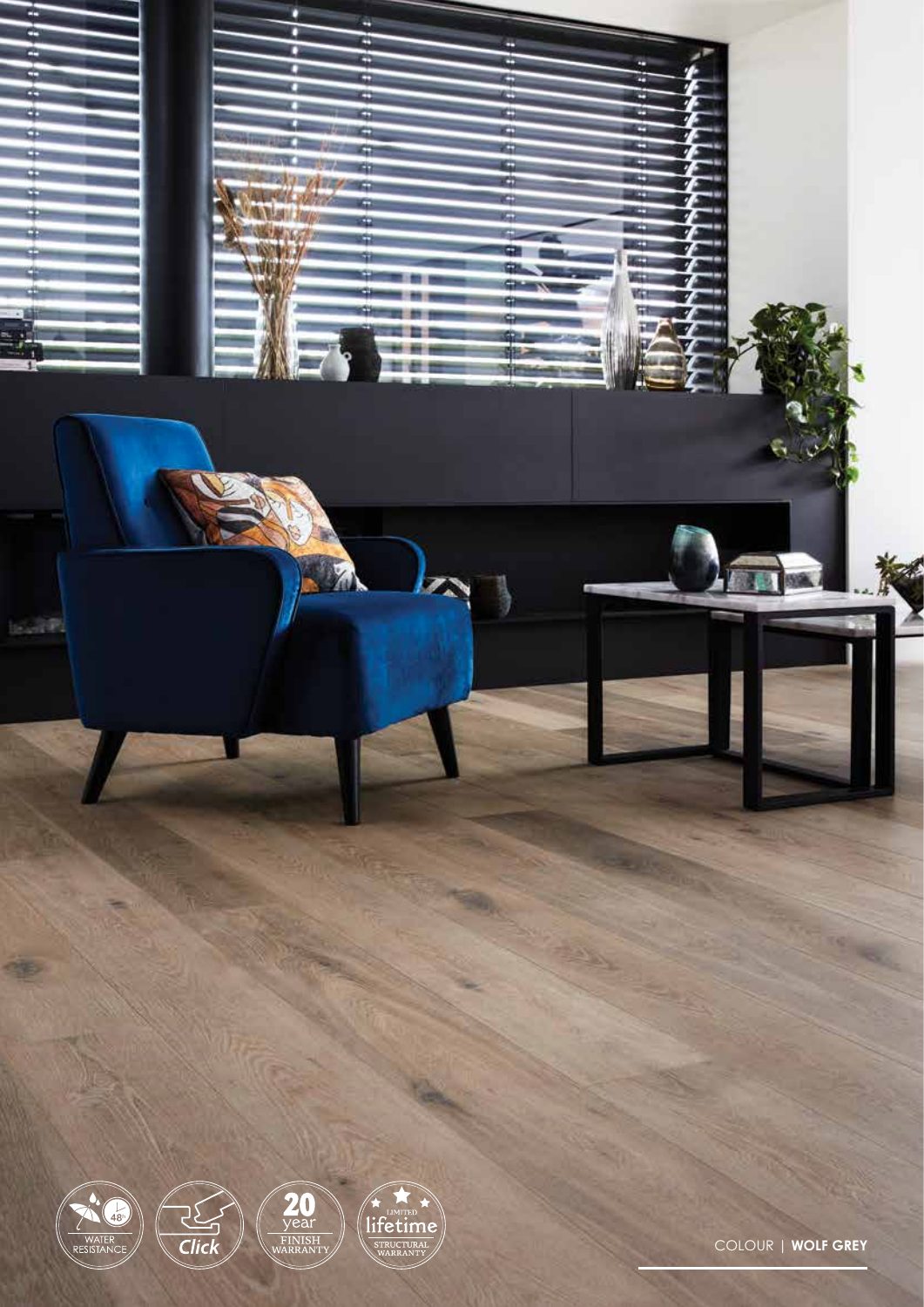# **COLOURS**

The colour palette presents popular Australian Timber, Hickory & Oak decors all developed using cutting edge high definition digital print technology; great depth of colour, natural features along with multiple pattern variations. Oakleaf HD PLUS laminate, you'll be amazed how realistic it looks!

Oakleaf HD PLUS 48 Hour Water Resistant Laminate, Click Flooring for Floating Install.

**SIZE: 2200 x 196 x 12mm, 1.725m2 / Ctn, AC4**



Bedrock



Delta Sand



Sierra Oak



Hickory



Silk Grey



Alpine Mist





Iron Bark



Spotted Gum



Arctic Fox



Clove



Natural



Wolf Grey



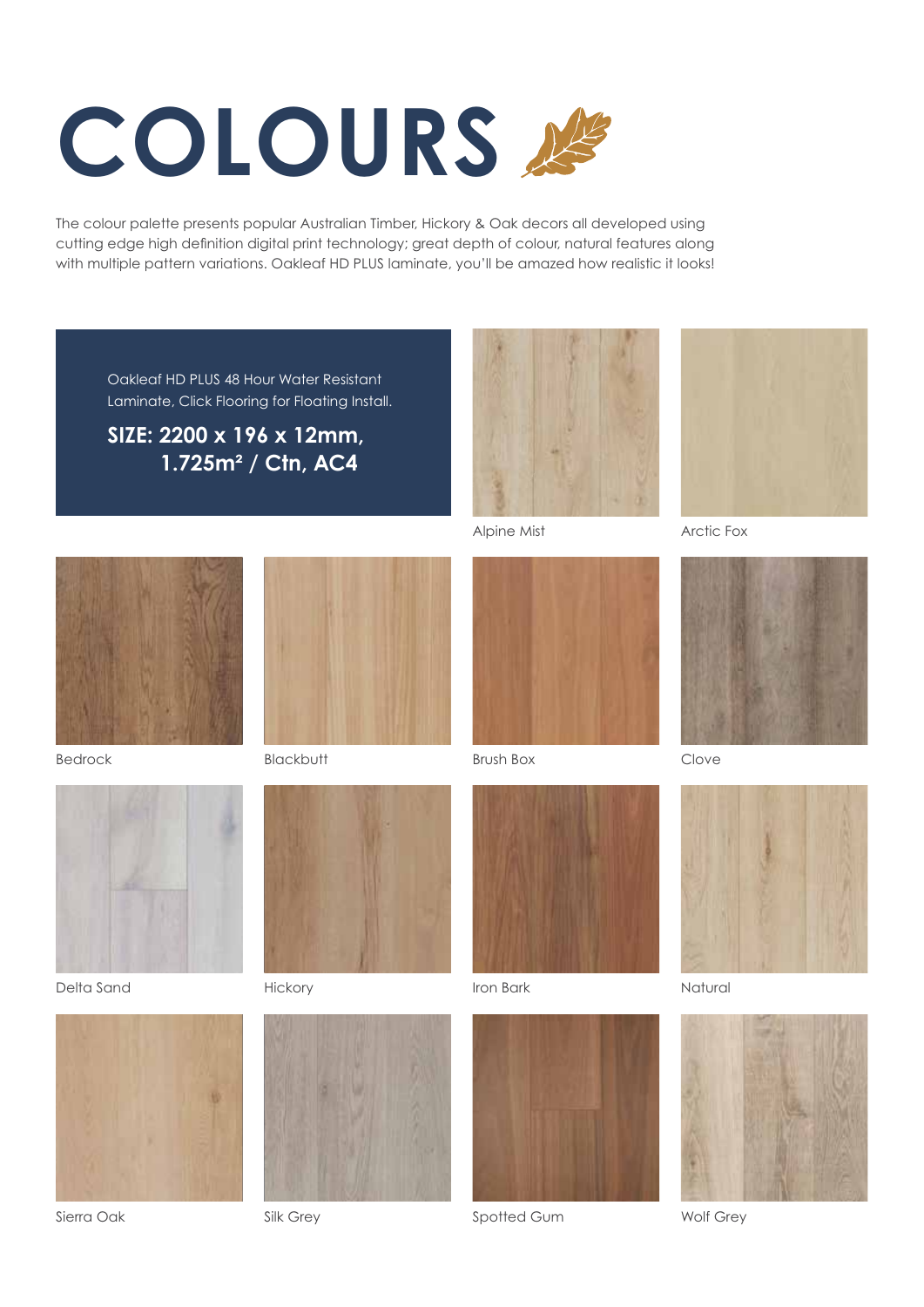

## **UNIQUE FEATURES**



The patented 3 step Water Resistant process starts with a unique click profile that has been modified to tighten the T-Seam lock. These changes to the click geometry significantly reduce the opportunity for surface leakage.



Tighter lock & less leakage

Jamro

**3**

## **BEVEL & CLICK 2 TONGUE TREATMENT**

Both the surface bevel and the click profile tongue are treated with a water resistant coating to create a moisture barrier to avoid leakage through the click locking profile.



## **SPECIALISED HDF CORE** WATER RESISTANT TREATMENT

Not all laminate cores are the same. Oakleaf HD PLUS is manufactured with a highly water resistant HDF core that uses specialised binders to deliver a guaranteed 48hr water resistant warranty. The specialised HDF core along with the unique click profile & bevel coating system delivers reliable protection for modern living environments.

Independent test certified for T-Seam - Swell & Seepage > 80hrs.



Specialised treatment in the core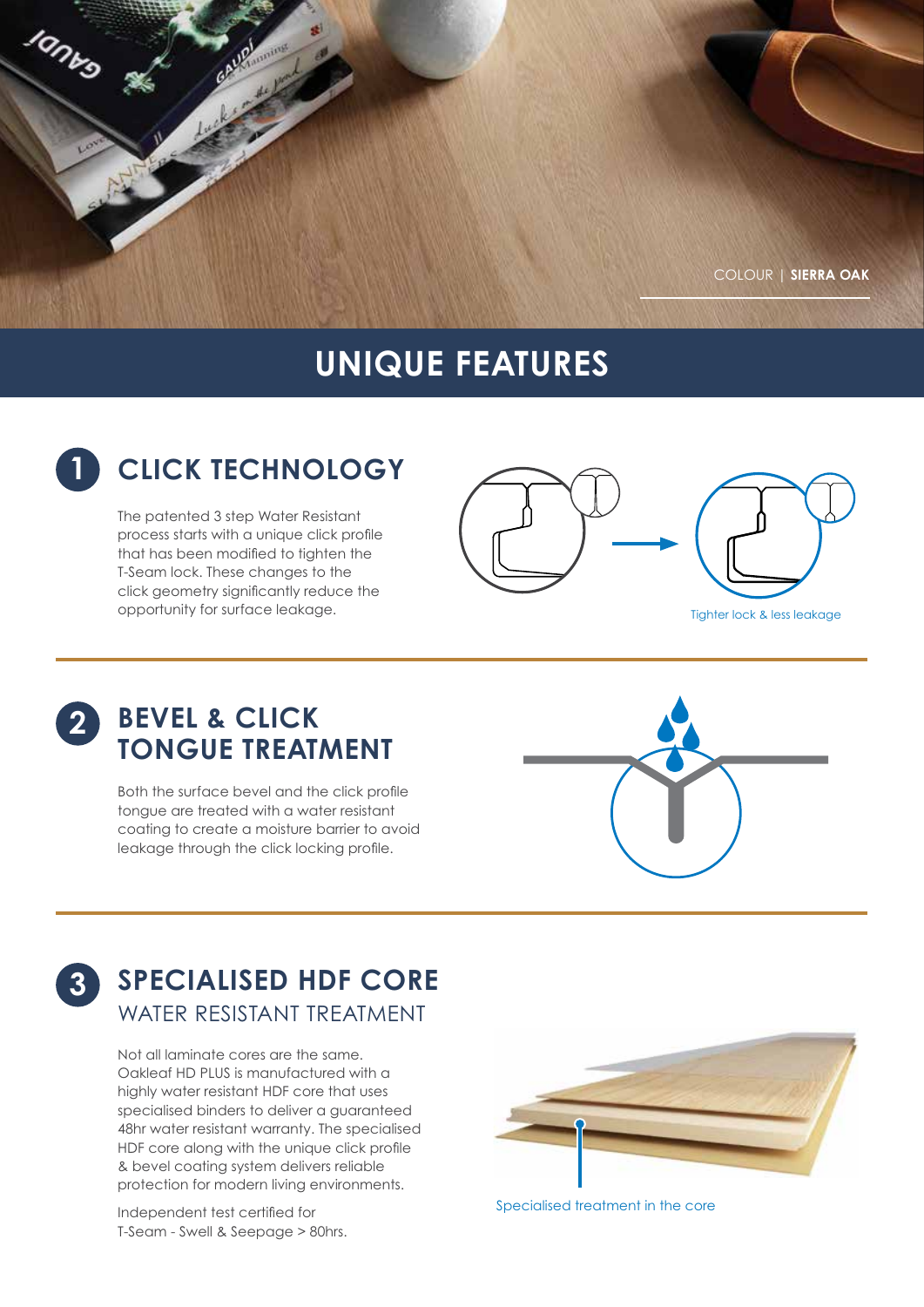

## **TECHNICAL SPECIFICATIONS**

#### **KEY FEATURES**

Interior 48hr Water Resistant warranty incorporating a 3-step process that includes a T Seam tight lock click profile, moisture protection treated bevel edges & independently tested water-resistant core. High Definition Realism & Unique Pattern Repeats.

#### **CLASSIC WIDTH**

196mm planks for Oak, Hickory & Australian Timber décors. 1.725m2/Ctn.

#### **DESCRIPTION & PROFILE**

48hr Water-resistant AC4 Laminate. Valinge Click profile. Moisture protection treated Micro Bevel V4.

#### **SURFACE FEATURES**

High Definition Digital Print realistic timber visuals, colours, and textures. Super Matte coating.

#### **SWELL TESTING**

Conforms to EN 13329:2016 + A1:2017 & ISO 24336:2005 & NALFA, T Seam - Swell & Seepage Test > 80hrs.

#### **SLIP RATING**

AS 4586:2013 Appendix A, P3.

#### **FIRE TEST**

CHF Value 4.4Kw/m2. HF -30 Value 5.4Kw/m2. Smoke Value 12% min.

#### **VOC**

GOLD Greenguard Certified for Low Chemical Emissions UL.COM/GG UL 2818-2013, 108959-420, 09-2018-09-2021



**HIGH DEFINITION DIGITAL LAMINATE** 48 HR WATER RESISTANT